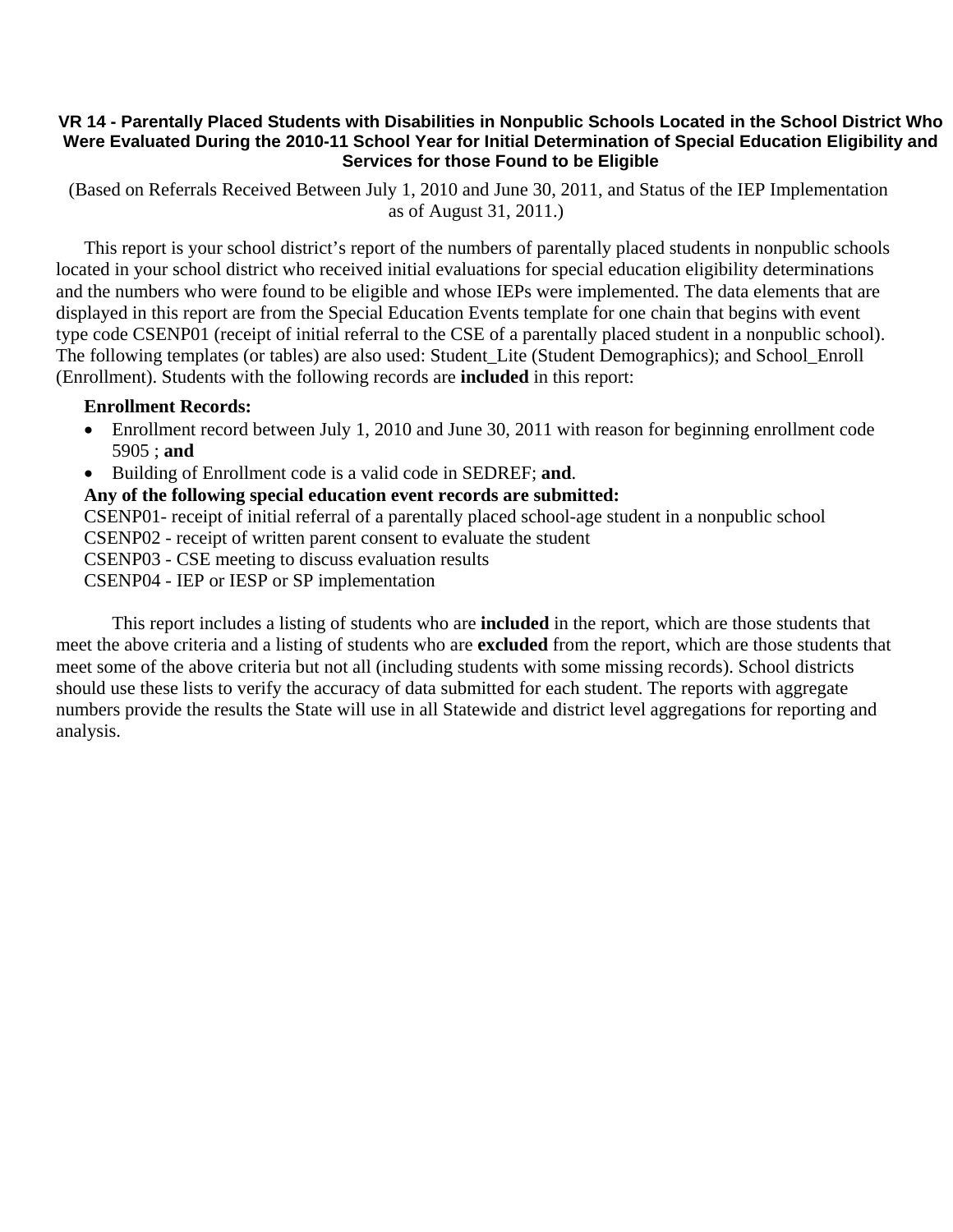Below is a description of the criteria for including student records in each cell of the four rows of data in this report.

|                       |                                                                                                                                                                                                                  | A                                                                                              |  |
|-----------------------|------------------------------------------------------------------------------------------------------------------------------------------------------------------------------------------------------------------|------------------------------------------------------------------------------------------------|--|
| Line<br><b>Number</b> | <b>Program/Services</b>                                                                                                                                                                                          | <b>Number of Students</b>                                                                      |  |
| 01                    | The number of parentally placed students in<br>nonpublic schools located in the district<br>who were referred for eligibility<br>determination for special education services<br>during the 2010-11 school year. | The number of CSENP01 records                                                                  |  |
| 02                    | Of the students reported in Line 01, the<br>number of students for whom parents<br>provided consent to evaluate.                                                                                                 | The number of CSENP02 records                                                                  |  |
| 0 <sub>3</sub>        | Of the students reported in Line 02, the<br>number of students who were determined to<br>be eligible for special education services.                                                                             | The number of CSENP02 records and the<br>Event Outcome $Code = Y$                              |  |
| 04                    | Of the students reported in Line 03, the<br>number of students whose IEP or IESP or<br>SP was implemented                                                                                                        | The number of CSENP02 records and the<br>Event Outcome $= Y$ and there is a CSENP04<br>record. |  |

There are no reasonability checks for this report, this year.